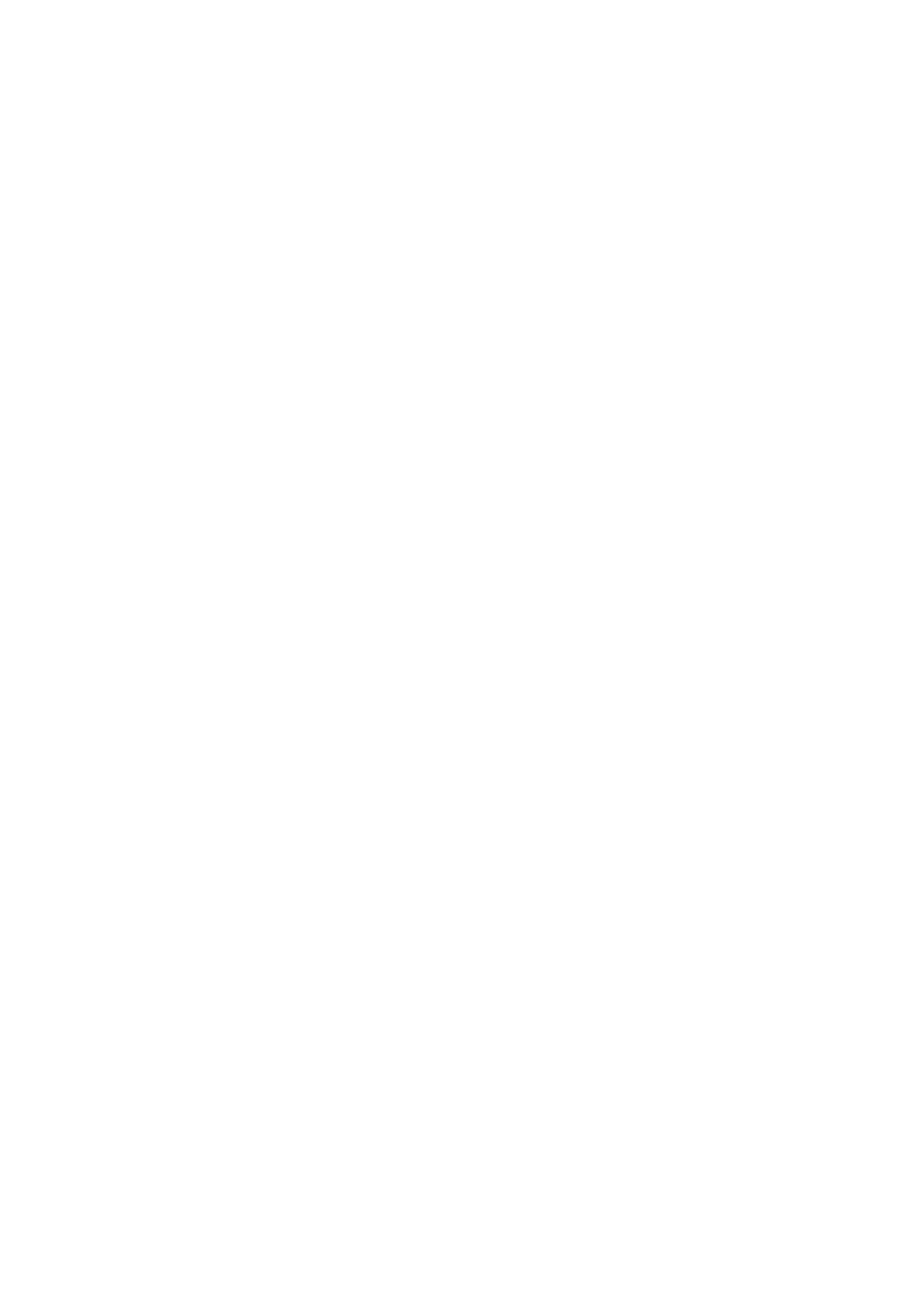# TR I3.02 V<0.1.0> (<1999-04>)

*Technical Specification*

### **3 rd Generation Partnership Project (3GPP); Technical Specification Group (TSG) RAN;**

**Manifestations of Handover and SRNS Relocation**

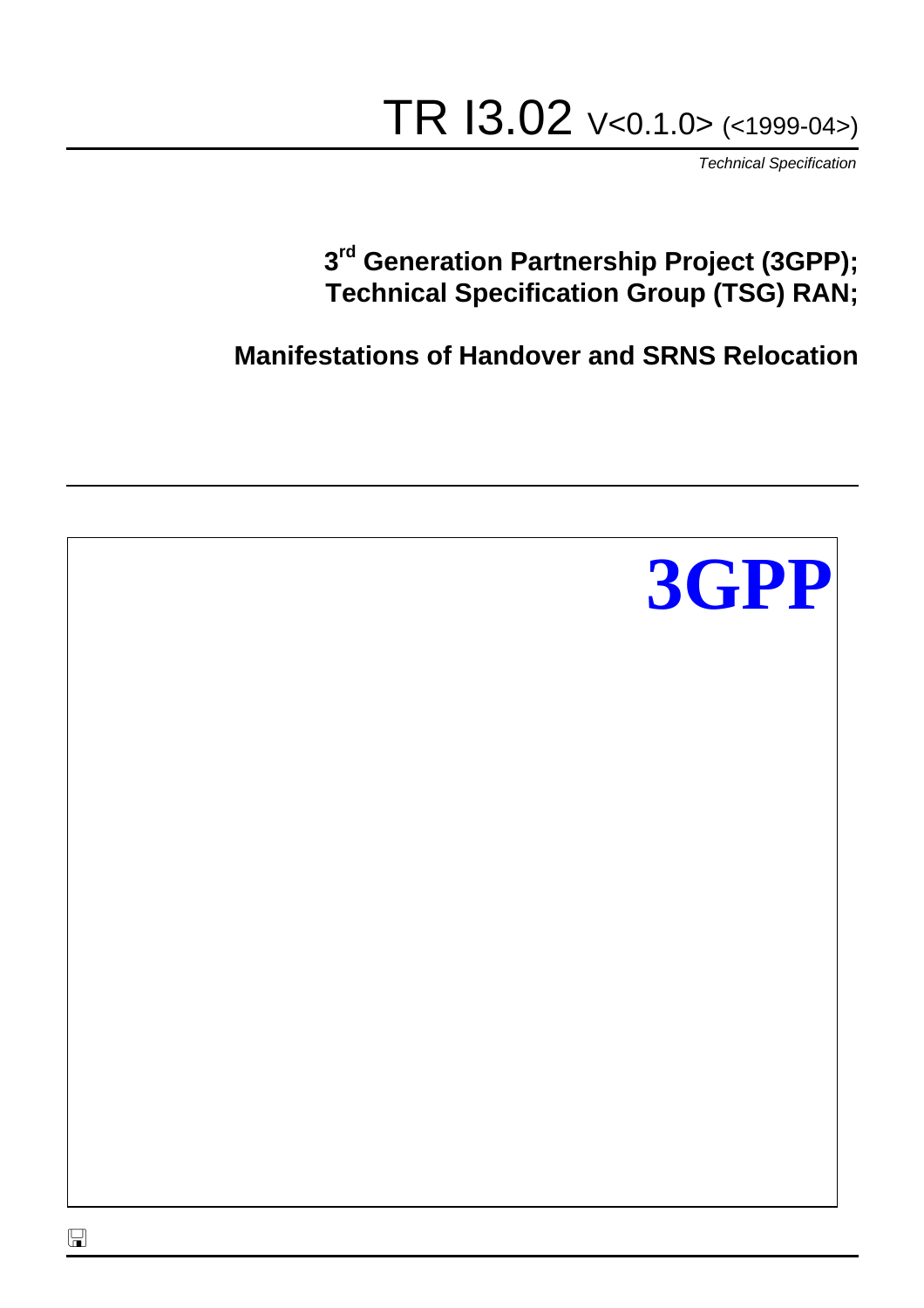Reference

<Workitem> (<Shortfilename>.PDF)

Keywords

<keyword[, keyword]>

*3GPP*

Postal address

Office address

Internet

secretariat@3gpp.org Individual copies of this deliverable can be downloaded from http://www.3gpp.org

*Copyright Notification*

No part may be reproduced except as authorized by written permission. The copyright and the foregoing restriction extend to reproduction in all media.

> © All rights reserved.

> > *3GPP*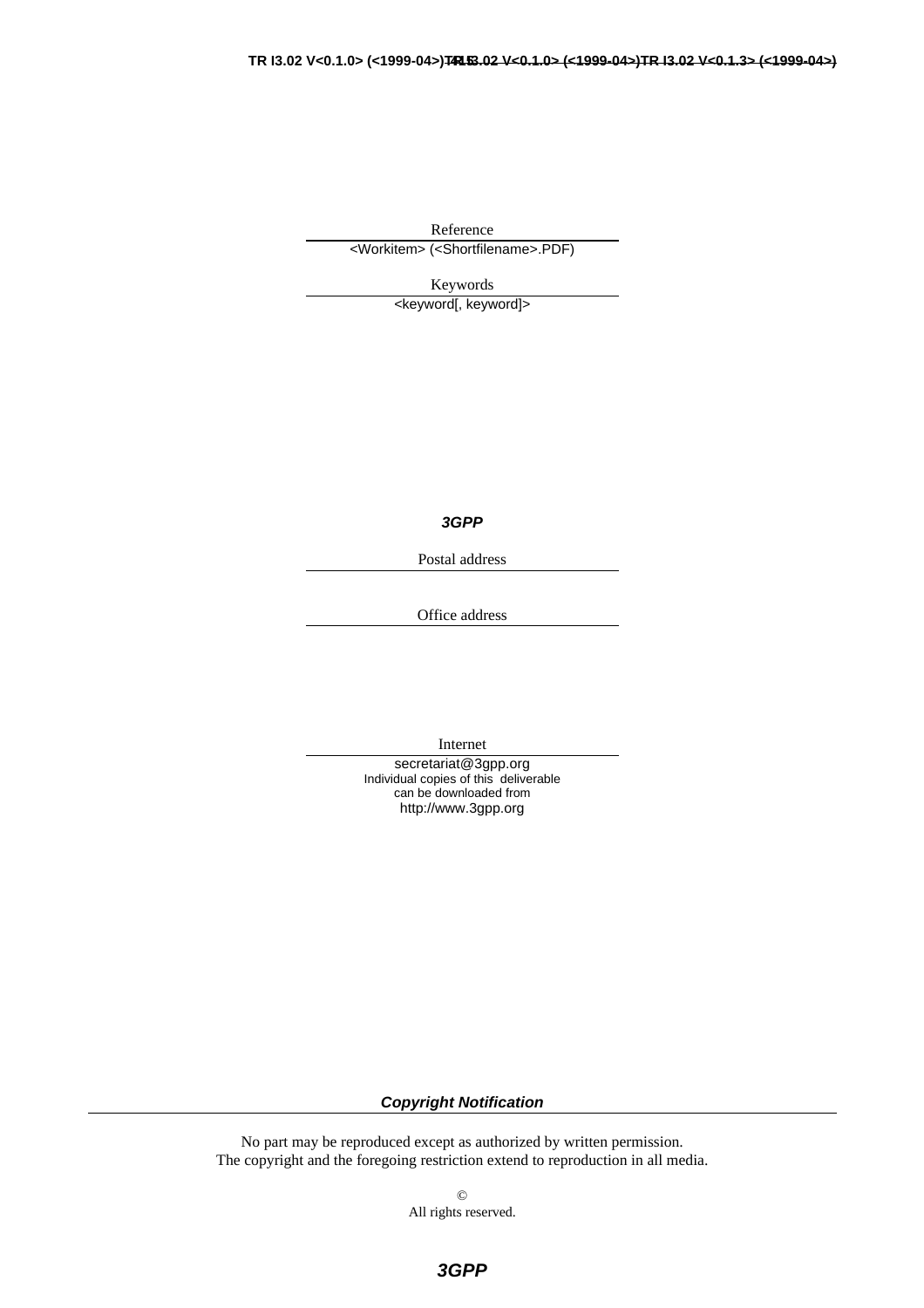### Contents

| $\mathbf{I}$ |  |  |  |  |  |
|--------------|--|--|--|--|--|
| 2            |  |  |  |  |  |
| 3            |  |  |  |  |  |
| 3.1          |  |  |  |  |  |
| 3.2          |  |  |  |  |  |
| 3.3          |  |  |  |  |  |
| 4            |  |  |  |  |  |
| 5            |  |  |  |  |  |
| 5.1          |  |  |  |  |  |
| 5.1.1        |  |  |  |  |  |
| 5.1.2        |  |  |  |  |  |
| 5.2          |  |  |  |  |  |
| 5.2.1        |  |  |  |  |  |
| 5.2.2        |  |  |  |  |  |
| 5.2.3        |  |  |  |  |  |
| 5.3          |  |  |  |  |  |
| 5.4          |  |  |  |  |  |
| 5.5          |  |  |  |  |  |
| 5.6          |  |  |  |  |  |
| 5.7          |  |  |  |  |  |
| 5.8          |  |  |  |  |  |
| 5.9          |  |  |  |  |  |
| 5.10         |  |  |  |  |  |
| 6            |  |  |  |  |  |
| 6.1          |  |  |  |  |  |
| 6.2          |  |  |  |  |  |
|              |  |  |  |  |  |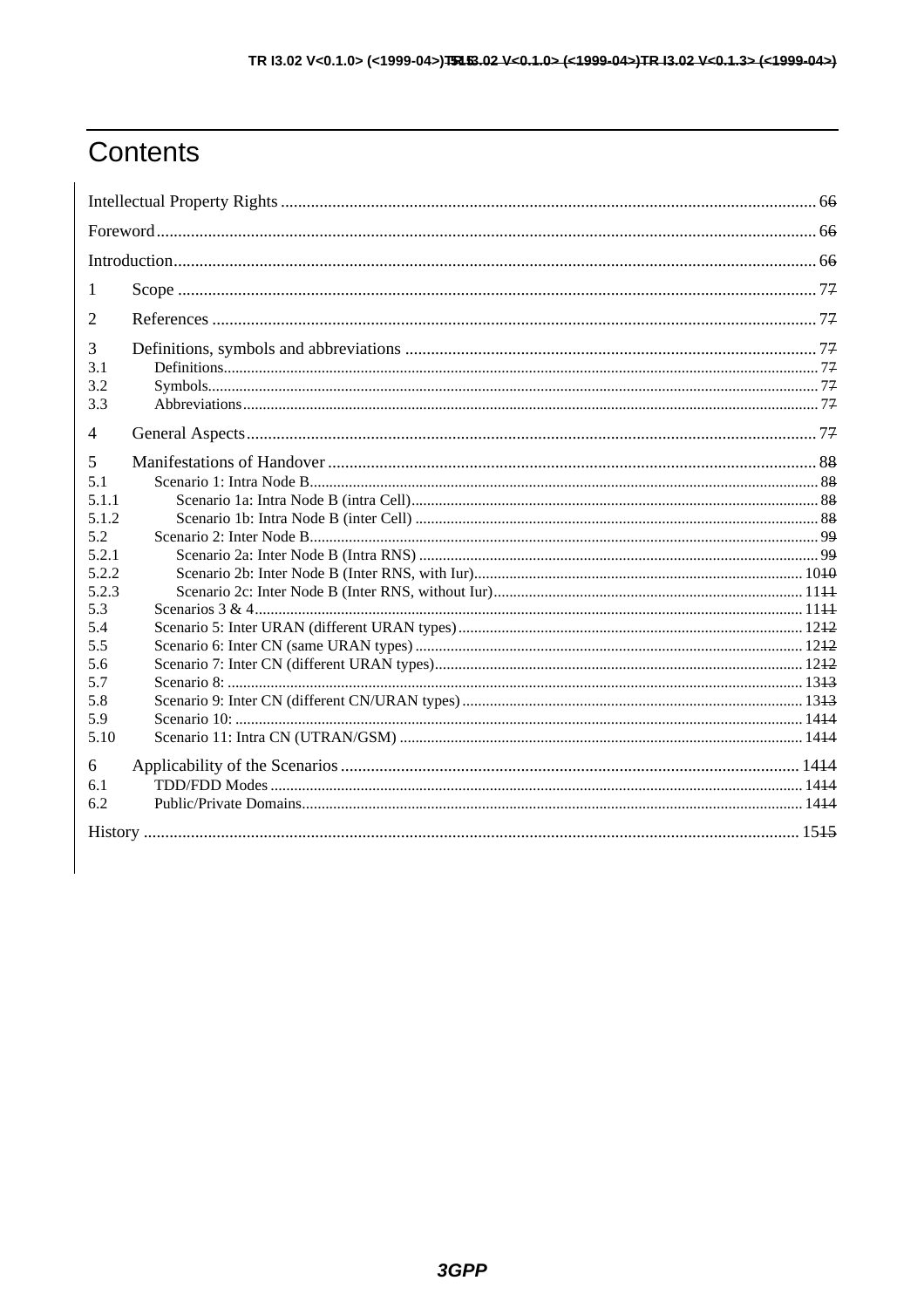### Intellectual Property Rights

### Foreword

This Technical Report has been produced by the  $3<sup>rd</sup>$  Generation Partnership Project, Technical Specification Group RAN.

The contents of this TR may be subject to continuing work within the 3GPP and may change following formal TSG approval. Should the TSG modify the contents of this TR, it will be re-released with an identifying change of release date and an increase in version number as follows:

Version m.t.e

where:

- m indicates [major version number]
- x the second digit is incremented for all changes of substance, i.e. technical enhancements, corrections, updates, etc.
- y the third digit is incremented when editorial only changes have been incorporated into the specification.

### Introduction

*[Editor's note: 23:10 will need to be replaced with whatever it will now be called in 3GPP].*

This paper attempts to map the various manifestations of handover in UMTS 23.10 (version 0.6.0) onto the proposed UTRAN architecture. There are several reasons for doing this:

- to ensure that all scenarios have been captured and can be developed
- so that the requirements for the UTRAN/CN entities and interfaces can be defined
- to raise and discuss issues concerning the architecture

Some of the scenarios from 23.10 have been split to provide more detail.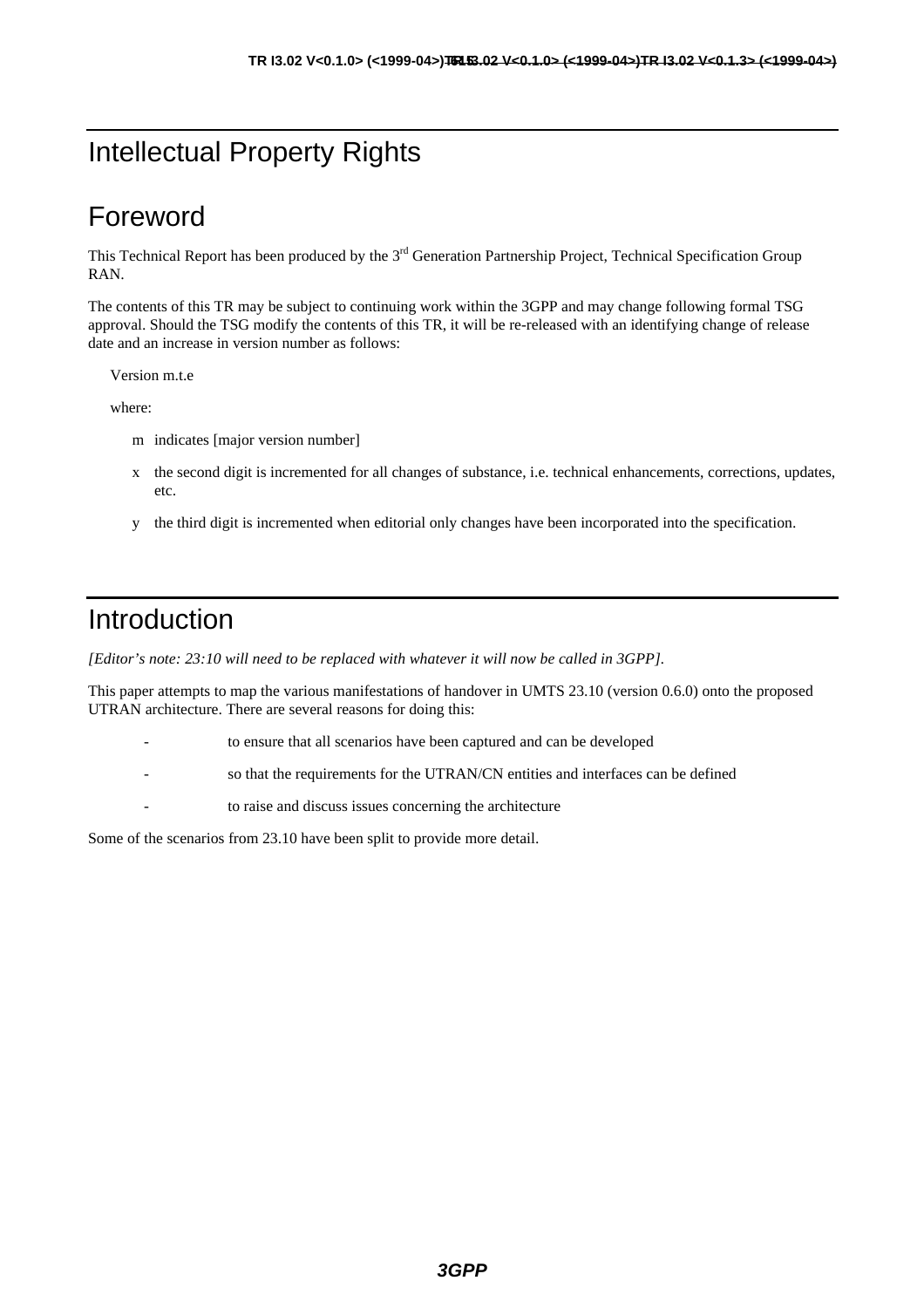### 1 Scope

The present document identifies a number of handover and SRNS Relocation scenarios for UTRAN. It is intended to reflect and clarify the requirements on UTRAN, and to assist in the development of procedures and capabilities.

### 2 References

The following documents contain provisions which, through reference in this text, constitute provisions of the present document.

- References are either specific (identified by date of publication, edition number, version number, etc.) or non-specific.
- For a specific reference, subsequent revisions do not apply.
- For a non-specific reference, the latest version applies.
- A non-specific reference to an ETS shall also be taken to refer to later versions published as an EN with the same number.

### 3 Definitions, symbols and abbreviations

#### 3.1 Definitions

For the purposes of the present document, the following terms and definitions apply.

Handover the transfer of a user's connection from one radio channel to another (can be same or different cell).

SRNS Relocation the change of Iu instance. It should be noted that SRNS Relcocation was previously known as Streamlining.

*[editor's note: an improved definition of handover is for further study]*

#### 3.2 Symbols

For the purposes of the present document, the following symbols apply:

#### 3.3 Abbreviations

*For the purposes of the present document, the following abbreviations apply:*

#### 4 General Aspects

The scenarios show the relationship between radio interface mobility with Iu interface mobility.

It should be noted that in all scenarios where the UE is connected to UTRAN, the connection can use Dedicated or Common channels, in either FDD or TDD mode. In CCH state, only hard handover is possible, while in DCH state both hard and soft handover may be possible (depending on scenario).

For handover between FDD and TDD modes, only hard handover is possible.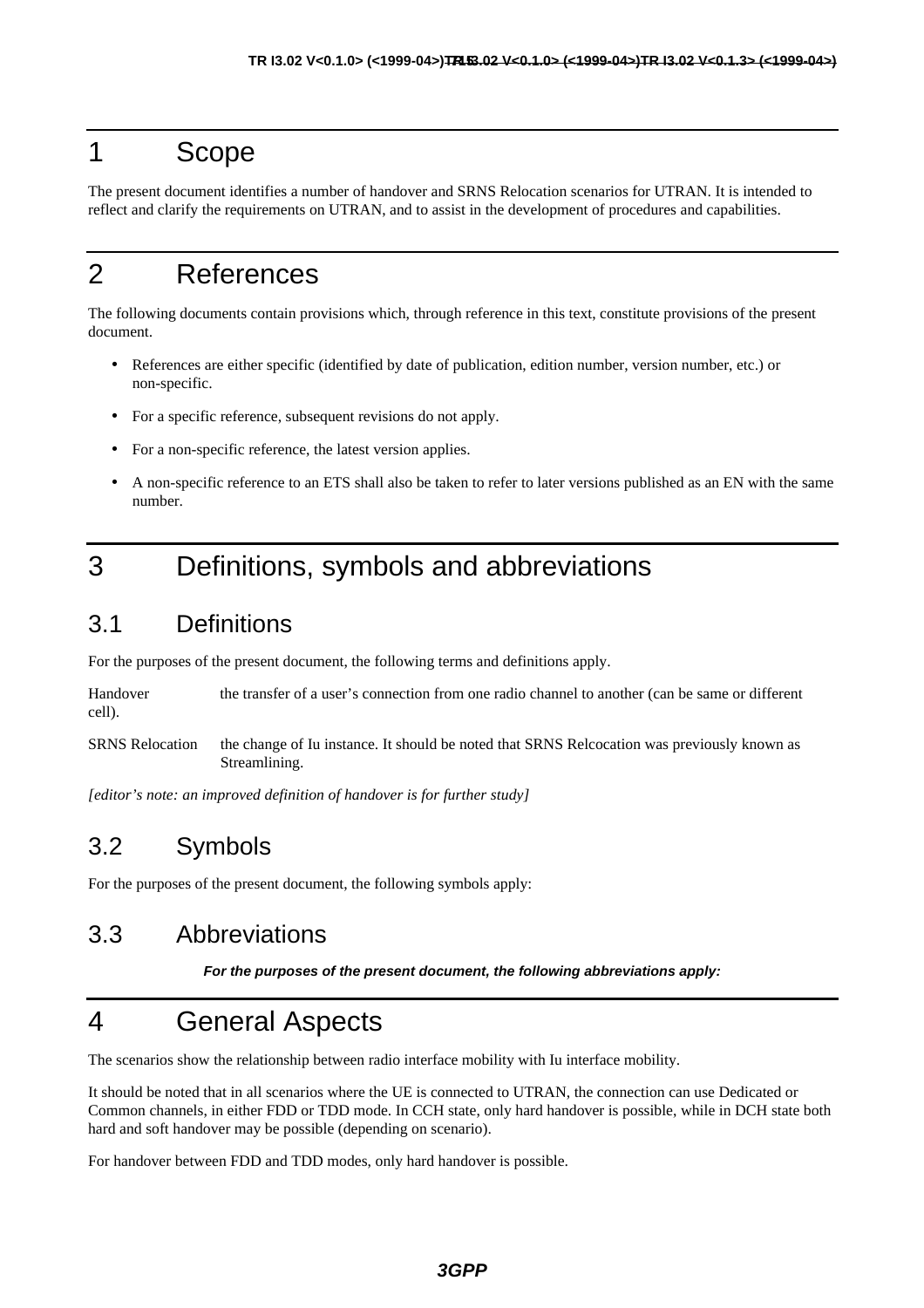Throughout the paper handovers are shown in both directions (i.e. the scenarios are symmetric); it is for further study whether this is desirable and/or practical.

It is assumed that support of inter-operator soft handover is not required.

*[editor's notes: UMTS 23.10 also classifies handovers in terms of where the decision is taken, whether the target cell has prior knowledge and whether there is an anchor point. Clearly, these concepts and the requirements imposed by macrodiversity/soft handover also need to be included in the discussions.*

*Handover and SRNS relocation discussions should not only consider the radio aspects, but also related issues such as transcoder location, handover of both stream and packet data services, fax services, QoS requirements, resource availability/negotiation, group calls, local services and VHE. In addition, backward compatibility with GSM should be considered. ]*

#### 5 Manifestations of Handover

#### 5.1 Scenario 1: Intra Node B

#### 5.1.1 Scenario 1a: Intra Node B (intra Cell)

Scenario 1a covers the case where the mobile does not change cell, but changes frequency/code. This scenario shall be supported by the UTRAN. Steps (i)  $\&$  (ii) show the situation before and after.



#### 5.1.2 Scenario 1b: Intra Node B (inter Cell)

Scenario 1b is the other case of the intra Node B handover, where the radio session is handed from one cell to another, both within the same Node B. In the case of a dual mode Node B, intra Node B handover may include a change of mode (TDD↔FDD). This scenario shall be supported by the UTRAN, for both hard and soft handover. For hard handover, step (ii) is omitted.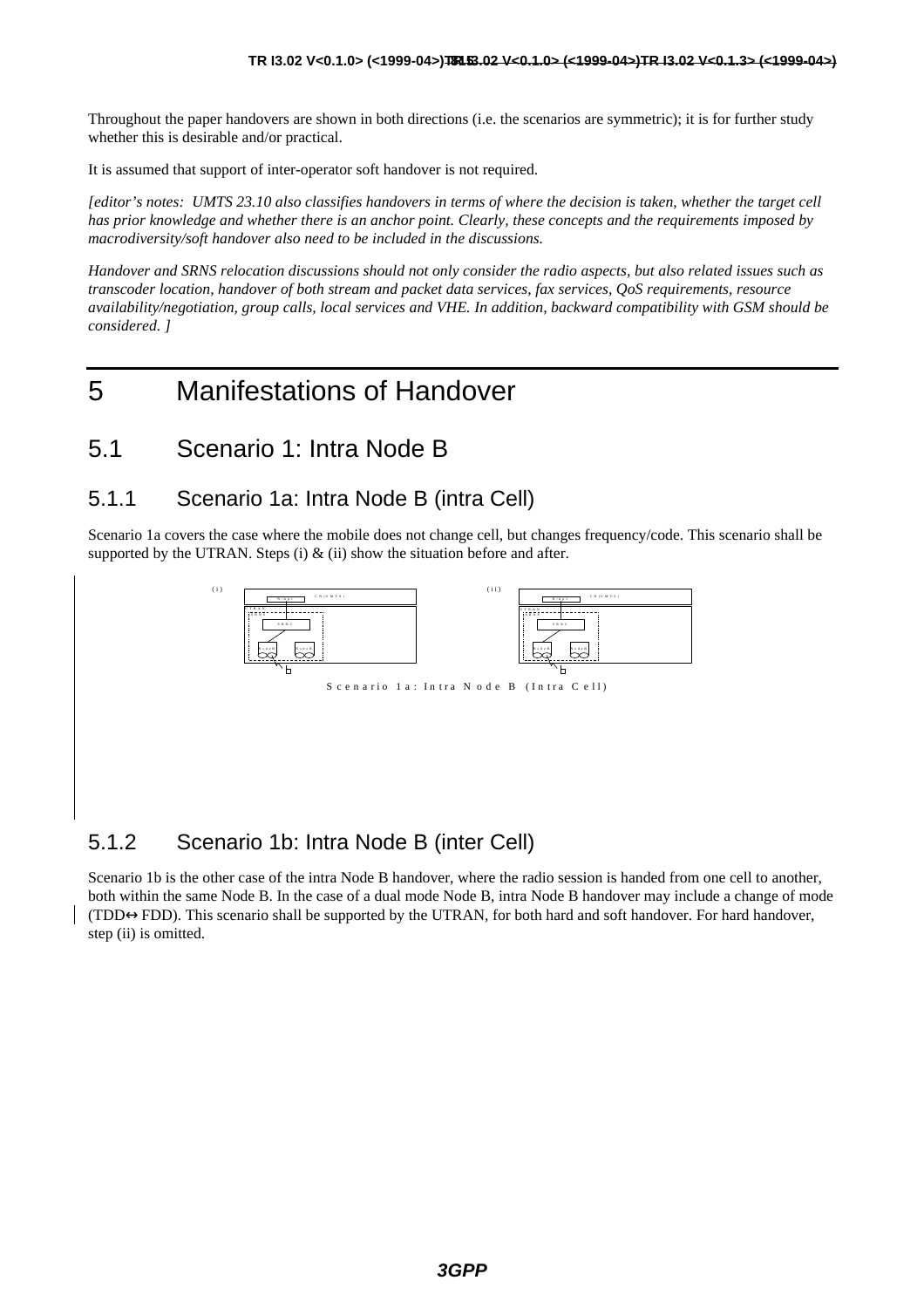

#### 5.2 Scenario 2: Inter Node B

#### 5.2.1 Scenario 2a: Inter Node B (Intra RNS)

Scenario 2a involves a change of Node B, so in a soft handover situation the uplink "combining" (or selection) occurs at the RNC. In the case of a dual mode RNC, intra RNS handover may include a change of mode (TDD↔FDD). Again, this shall be supported by the UTRAN for both soft and hard handover cases. For hard handover, step (ii) is omitted.

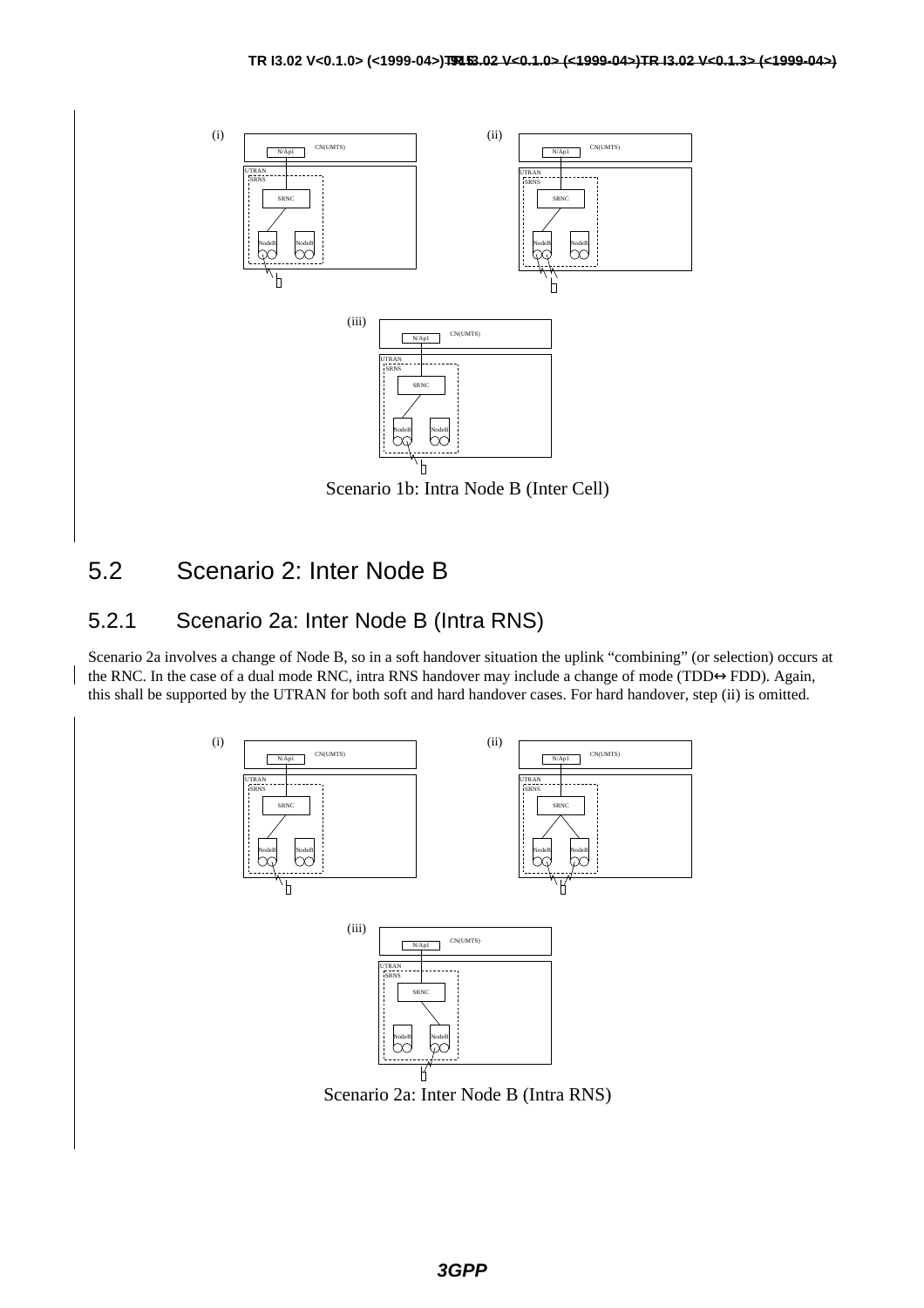#### 5.2.2 Scenario 2b: Inter Node B (Inter RNS, with Iur)

In Scenario 2b, the handover still occurs within the UTRAN, but is now between cells under the control of different RNCs; it is for further study (in SMG12) what the implications of the access points (N/Ap) being in the same or different core network nodes are. The scenario can be split into two phases – handover and SRNS relocation. For a particular UE, the SRNS Relocation phase is optional. It may be executed at any time by UTRAN (SRNC) in the case of a UE moving to a cell which belongs to a different RNC from the current SRNC.

Inter RNS hard handover may include a change of mode (FDD↔TDD). It is for further study whether the RNCs need to be dual mode.

This scenario will be supported by the UTRAN as both soft and hard handover.

In the first set of figures (soft handover), steps (i)  $\&$  (ii) show the UE entering the macrodiversity state; step (iii) shows the UE connected to a DRNC only. Either step (ii) or step (iii) can be the starting point for SRNS relocation (see below).



In the hard handover figures, steps (i) & (ii) show the handover Step (ii) is the starting point for any subsequent SRNS relocation (see below).



The SRNS relocation phase can either be initiated when the UE is only connected through one or more drift RNCs (i), or when the connection is also using radio resources directly controlled by the Serving RNC (iii). Steps (ii) and (iv) show the situation after the SRNS Relocation has occurred.

*[Editor's note – short term transient states are not shown]*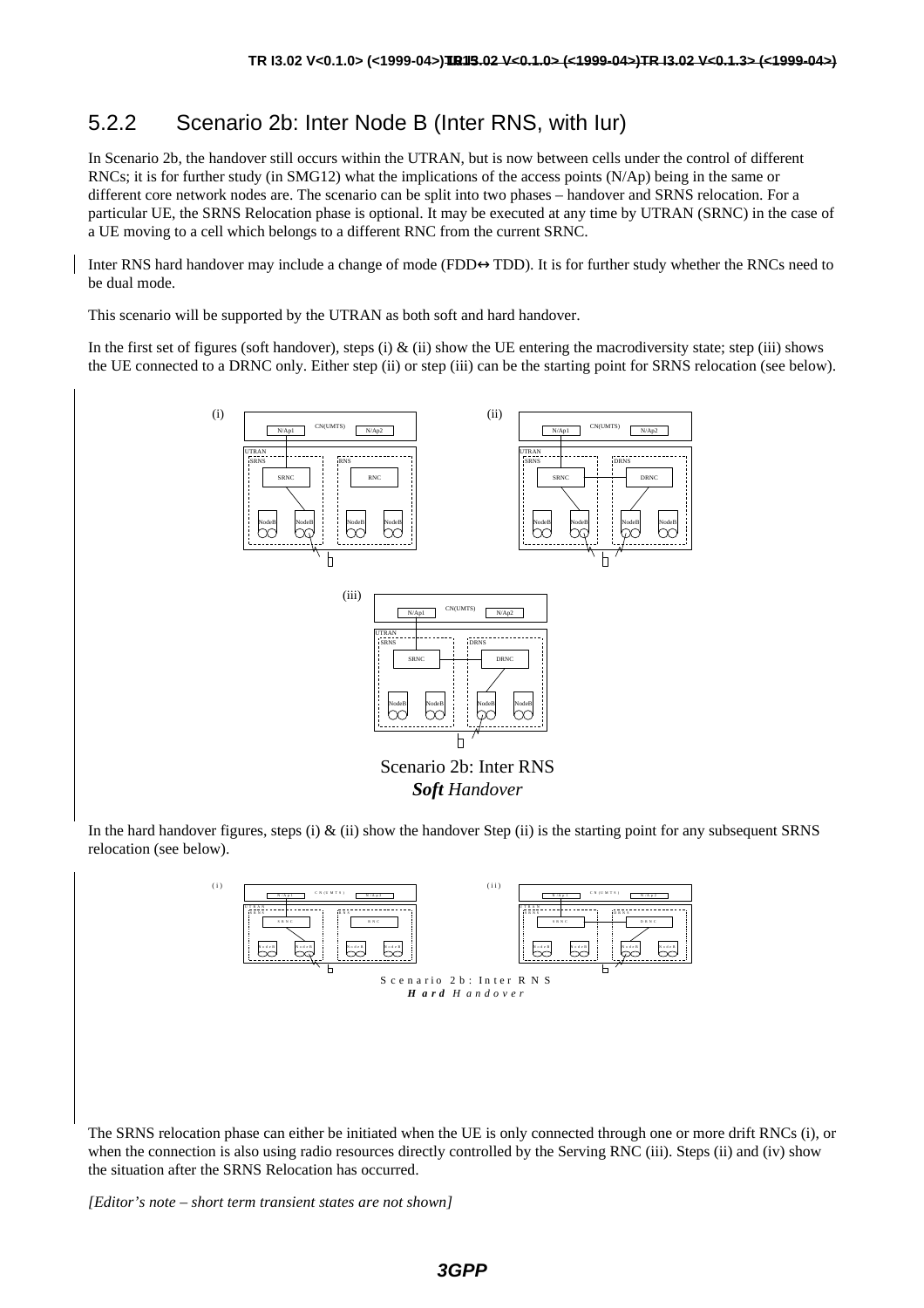

#### 5.2.3 Scenario 2c: Inter Node B (Inter RNS, without Iur)

Scenario 2c shows the case where there is no Iur interface between the RNSs. This scenario will be supported by UTRAN as hard handover only and may include a change of mode (TDD $\leftrightarrow$ FDD). Steps (i) & (ii) show the situation before and after.

*[Editor's note: whether this may also represent public/private handover is for further study.]*



#### 5.3 Scenarios 3 & 4

Scenarios 3 and 4 in 23:10 are defined as follows:

- *3) inter-URAN handover (without change of CN access point)*
- *4) intra-CN handover with same URAN type*

As there is currently no requirement for the support of multiple access networks (of the same type) from one core network, these scenarios are inconsistent with the UMTS requirements and so have been omitted. If the connection of 2 UTRANs to one CN becomes a requirement, then these scenarios may need to be included.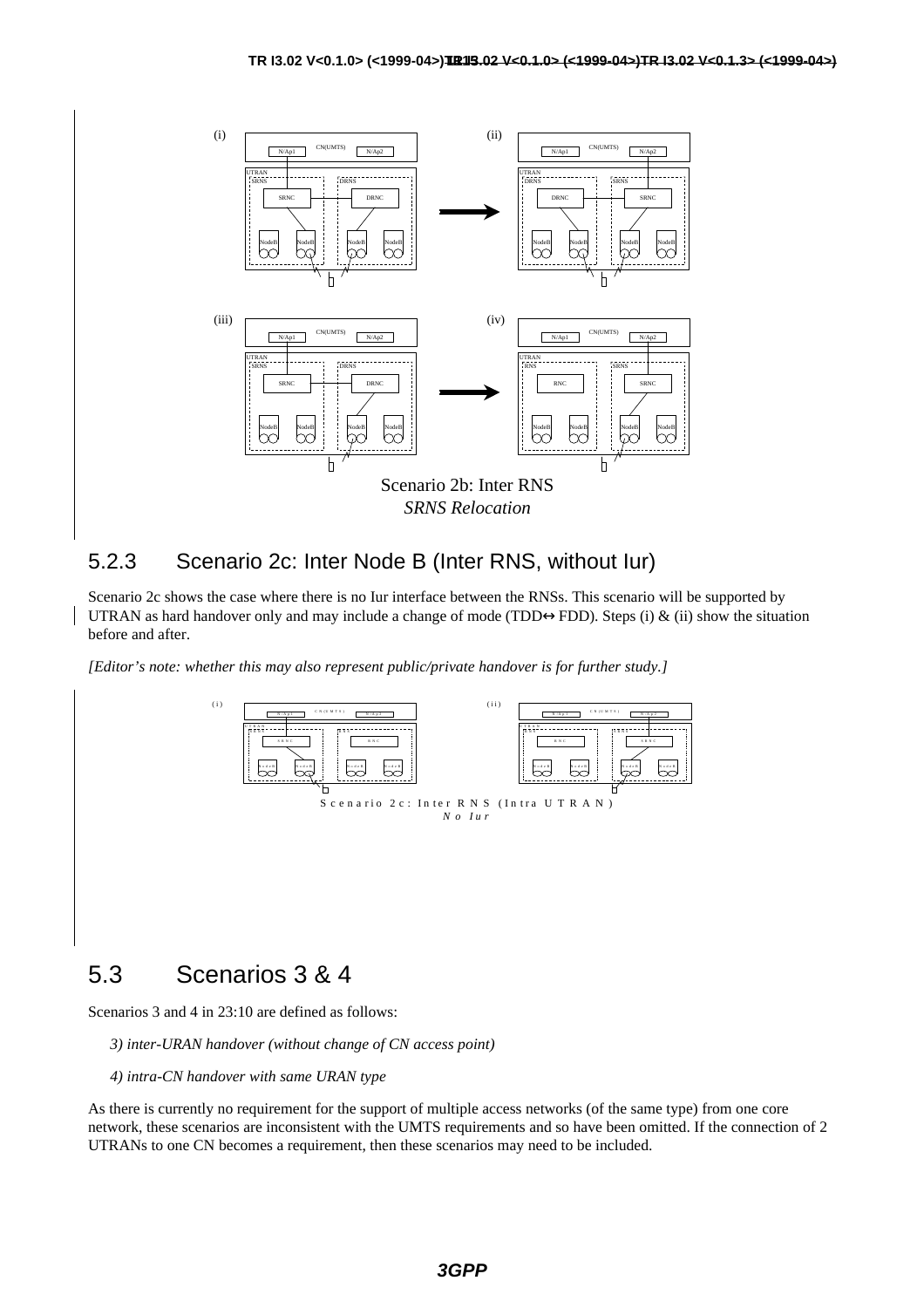#### 5.4 Scenario 5: Inter URAN (different URAN types)

Scenario 5 is for handover between a UTRAN and another type of radio access (e.g. BRAN) both connected to a UMTS core network. This scenario is FFS; it is FFS whether it will be supported by UTRAN in UMTS Phase 1. If supported, it will be as a hard handover. Steps (i)  $\&$  (ii) show handover from UTRAN. Steps (iii)  $\&$  (iv) show handover to UTRAN.



#### 5.5 Scenario 6: Inter CN (same URAN types)

Scenario 6 shows the case where the handover is between two UTRANs that are connected to different UMTS core networks. An example of this would be inter-operator handover. This scenario will be supported by UTRAN as hard handover only and may involve a change of mode (FDD $\leftrightarrow$ TDD). Steps (i) & (ii) show the situation before and after.

*[editor's note: the interface between the CNs is outside the scope of SMG2-ARC, and is only included for completeness].*



#### 5.6 Scenario 7: Inter CN (different URAN types)

Scenario 7 is a combination of the previous two, with the handover between a UTRAN (connected to one UMTS CN) and another radio access (connected to a different UMTS CN; the interface is FFS in SMG12). This scenario is FFS; it is FFS whether it will be supported by UTRAN in UMTS Phase 1. If supported, it will be as a hard handover only. Steps (i)  $\&$  (ii) show handover from UTRAN. Steps (iii)  $\&$  (iv) show handover to UTRAN.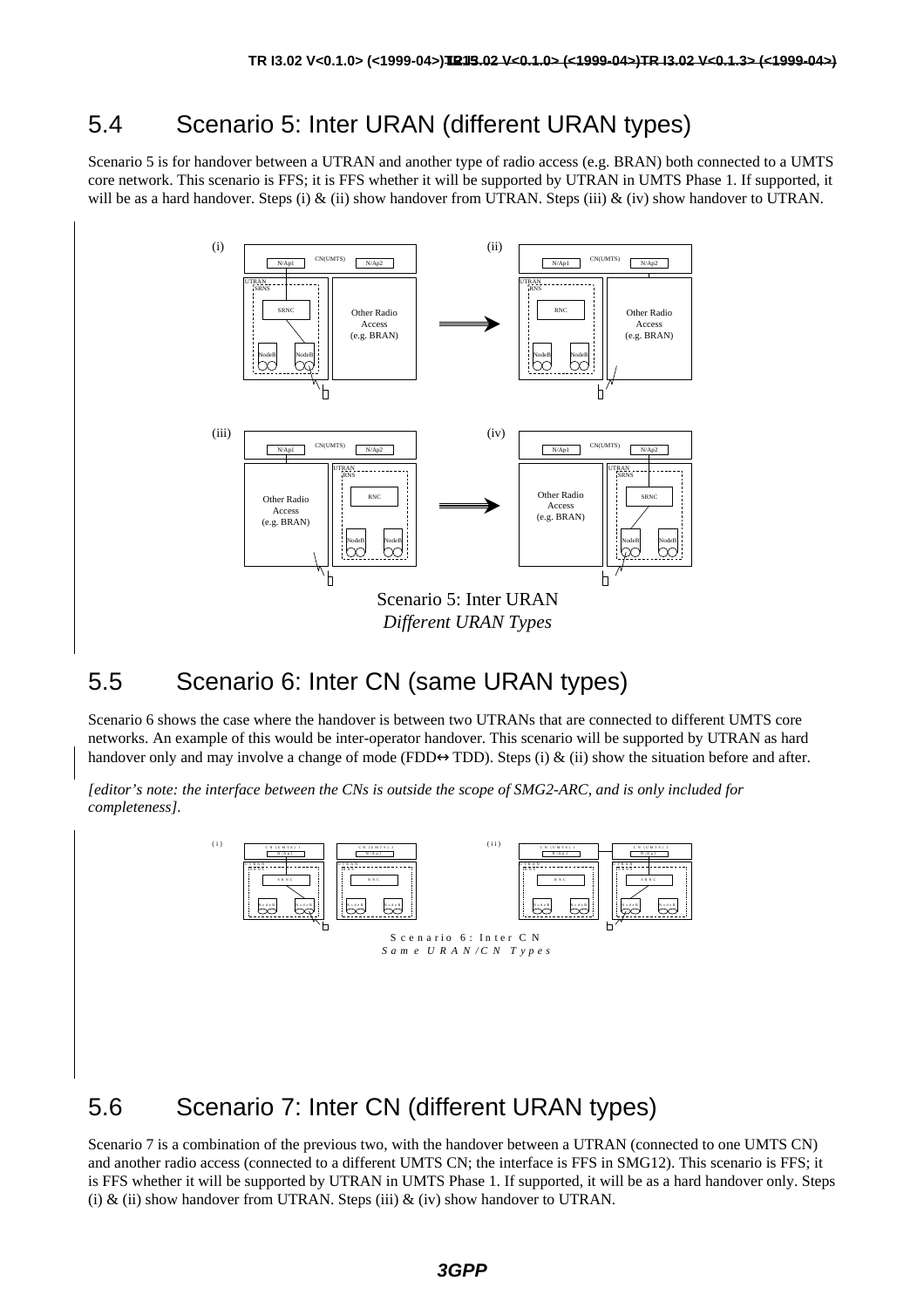

5.7 Scenario 8:

*For Further Study.*

#### 5.8 Scenario 9: Inter CN (different CN/URAN types)

Scenario 9 shows the case of UMTS-GSM handover. More generally this scenario is for inter core network handover with different URAN types. It will be supported by UTRAN as a hard handover only. It is assumed that there will be no direct UTRAN-BSS interface. Steps (i)  $\&$  (ii) show handover from UTRAN. Steps (iii)  $\&$  (iv) show handover to UTRAN.

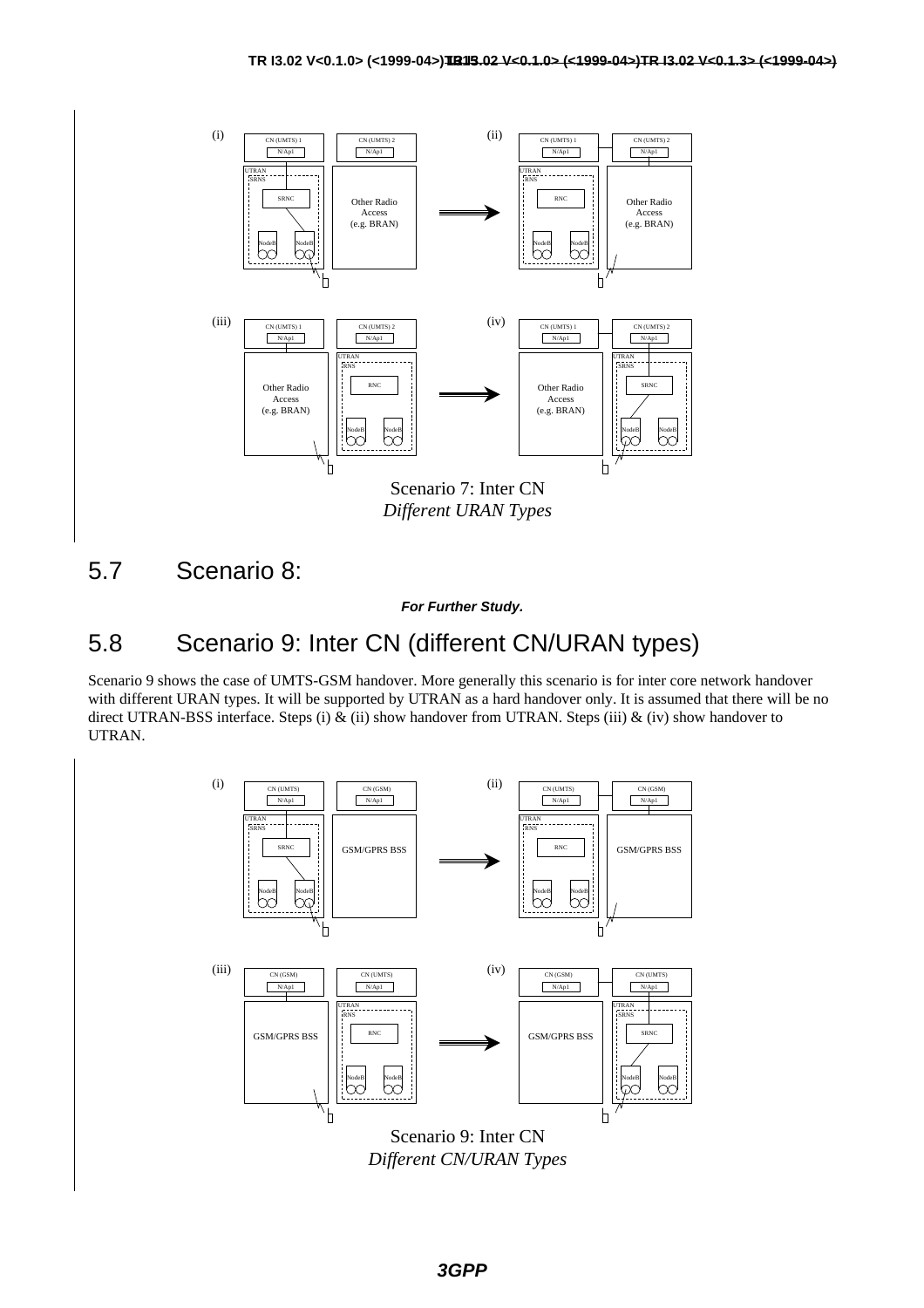### 5.9 Scenario 10:

For Further Study.

### 5.10 Scenario 11: Intra CN (UTRAN/GSM)

Scenario 11 shows handover between UTRAN and a GSM BSS. This will be supported by the UTRAN as hard handover only. It is assumed that there will be no direct UTRAN-BSS interface, so handover between GSM BSS and UTRAN is supported by switching in the core network. Steps (i) & (ii) show handover from UTRAN. Steps (iii) & (iv) show handover to UTRAN.



### 6 Applicability of the Scenarios

#### 6.1 TDD/FDD Modes

Handover between TDD and FDD mode (and vice versa) is a special case of the inter-cell, intra UTRAN or inter UTRAN hard handover scenarios shown above whenever the cells involved are of different modes (FDD or TDD). So, these mixed mode scenarios are already included in the scenarios 1 to 6 above.

#### 6.2 Public/Private Domains

The mapping of public and private domains onto the scenarios is for further study.